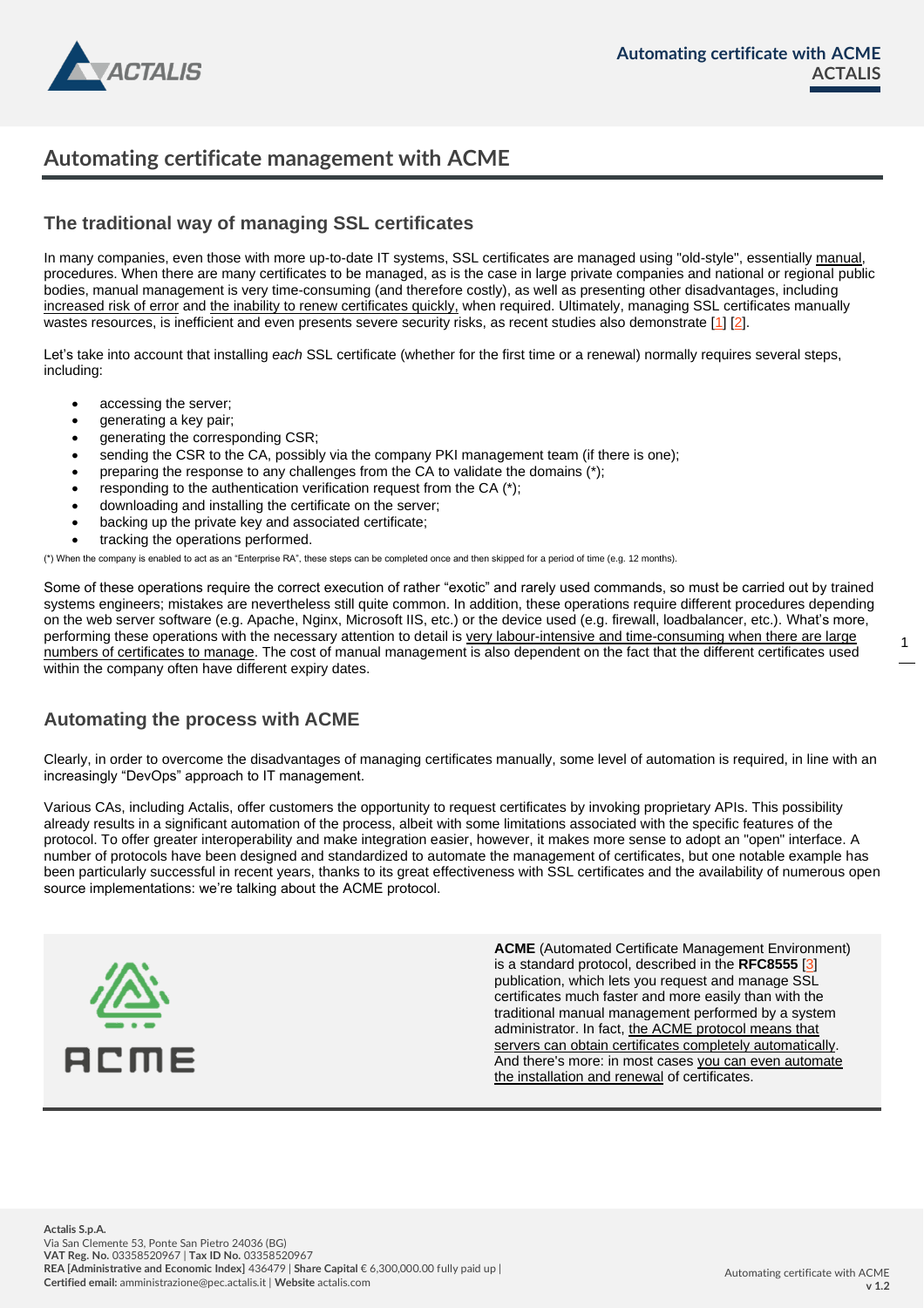

The ACME protocol typically works as follows (simplified description):

- 1. *once only*, an appropriate software agent (an **"ACME client**") is installed on the web server and configured as desired (specifying, for example, which CA URL to use, as well as other options);
- 2. the ACME client "registers" with the CA (creates a new "**account**"); at this stage, a key pair is created that will be used to sign any subsequent request to the CA;
- 3. the ACME client sends the CA a certificate "**order**", containing the list of domains to be validated and the preferred validation method;
- 4. the CA responds to the ACME client with one or more "**challenges**" (depending on whether there are one or more domains to be validated) of the requested type;
- 5. the ACME client **automatically publishes** the responses to the challenges via the appropriate method (e.g. on the web server or on the domain);
- 6. the CA queries the web server and/or domain to verify that the response to the challenges is as expected;
- 7. the ACME client **generates** a **key** pair for the web server and a corresponding **CSR**, which it sends on to the CA;
- 8. the CA **generates the certificate** and returns it to the ACME client, along with the certification chain;
- 9. (typically) the ACME client **installs the certificate** on the web server automatically, which means that it is immediately operational;
- 10. (typically) the ACME client prepares the **automatic renewal** of the certificate, scheduling a specific task for thi.

(The details of the different steps may vary depending on the ACME client being used.)

All of these processes are carried out automatically and in "real" time with the sole exception of the "setup" phase (installing and configuring the ACME client, as well as the first command executed). The ACME client is also scheduled for renewals, usually automatically after the first command is executed. This eliminates almost all the work normally involved in manually requesting and installing SSL certificates, which can mean considerable savings when a company has multiple certificates to manage.

#### **What type of certificates can it be used for?**

Using the ACME protocol, all the different types of certificate can be obtained: **single domain**, **multi-domain** ("SAN") and **wildcard**. The actual possibilities depend on the particular CA used as well as the validation method (i.e. the type of "challenge") that you decide to use.

Likewise, the ACME protocol itself does not limit the level (DV, OV, EV) of certificate: that said, to get OV/EV certificates, the CA must obviously be able to *authenticate* the ACME call, so that it can assign it to a specific, previously validated and authorized organization. The technical details of the authentication methods may vary depending on the particular CA used. The same requirement also applies to DV certificates for paid services.

#### **How to use ACME in practice**

First of all, you need to decide which ACME client to use. There is an extensive choice: there are in fact [numerous ACME clients,](https://letsencrypt.org/docs/client-options/)  usually open source, for every conceivable environment. The options available include not only ready-to-use client software, but also lots of libraries that let you develop *your own* ACME client with your preferred programming language (C/C++, C#, Java, Python, etc.).

**[Certbot](https://certbot.eff.org/)** is usually recommended for Linux environments: it's definitely the most powerful and popular client. Below is an example of a certificate request based on this client.

Certbot is also available for Windows environments, but to date this offers less functionality than the Linux version. Other possible options for Windows environments are **[win-acme](https://www.win-acme.com/)**, **[AutoACME](https://www.autoacme.net/)**, etc.

Below are instructions on how to **invoke certbot** to request an SSL certificate for the domain example.com by contacting your CA at <URL>, assuming the web server is based on apache:

certbot --apache --server <URL> -d example.com

Renewal essentially works in the same way, simply by specifying the **renew** command, but without having to send **certbot** the information provided when first issued, as this will have been stored:

certbot --apache renew